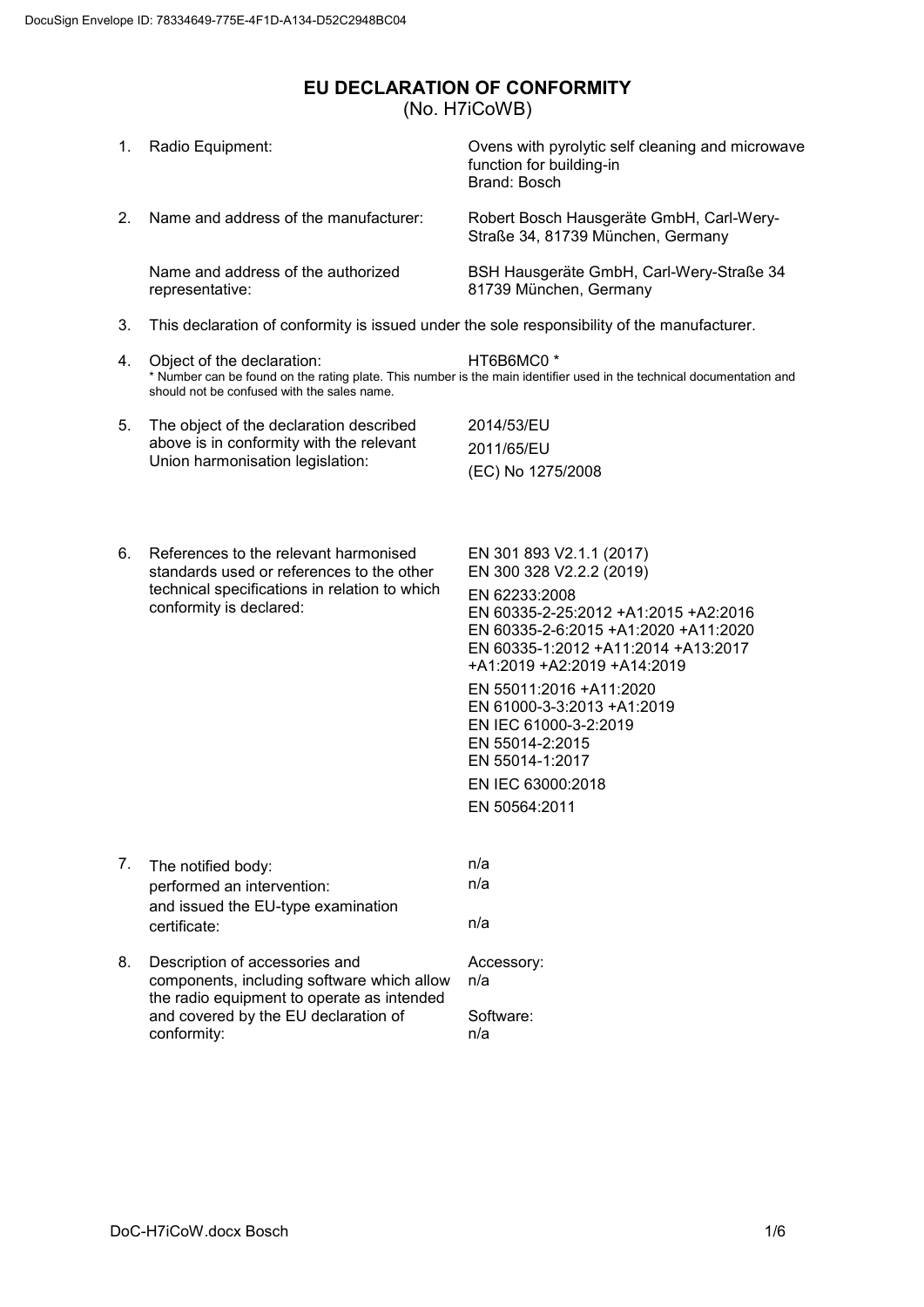9. Additional information: Method for testing in accordance with EN 55014-1 Manufacturer's choice concerning emission testing 30 – 1.000 MHz: FAR measurement 30 – 1000 MHz; 3m

DocuSigned by:  $1.1.7.7$ 

Name: Frank Wirsing Function: Head of Development GDE-OVB

DocuSigned by:

Name:Martin Strasser Function: Head of Quality Management STr-QM

Place and date of issue: Traunreut, see date of last signature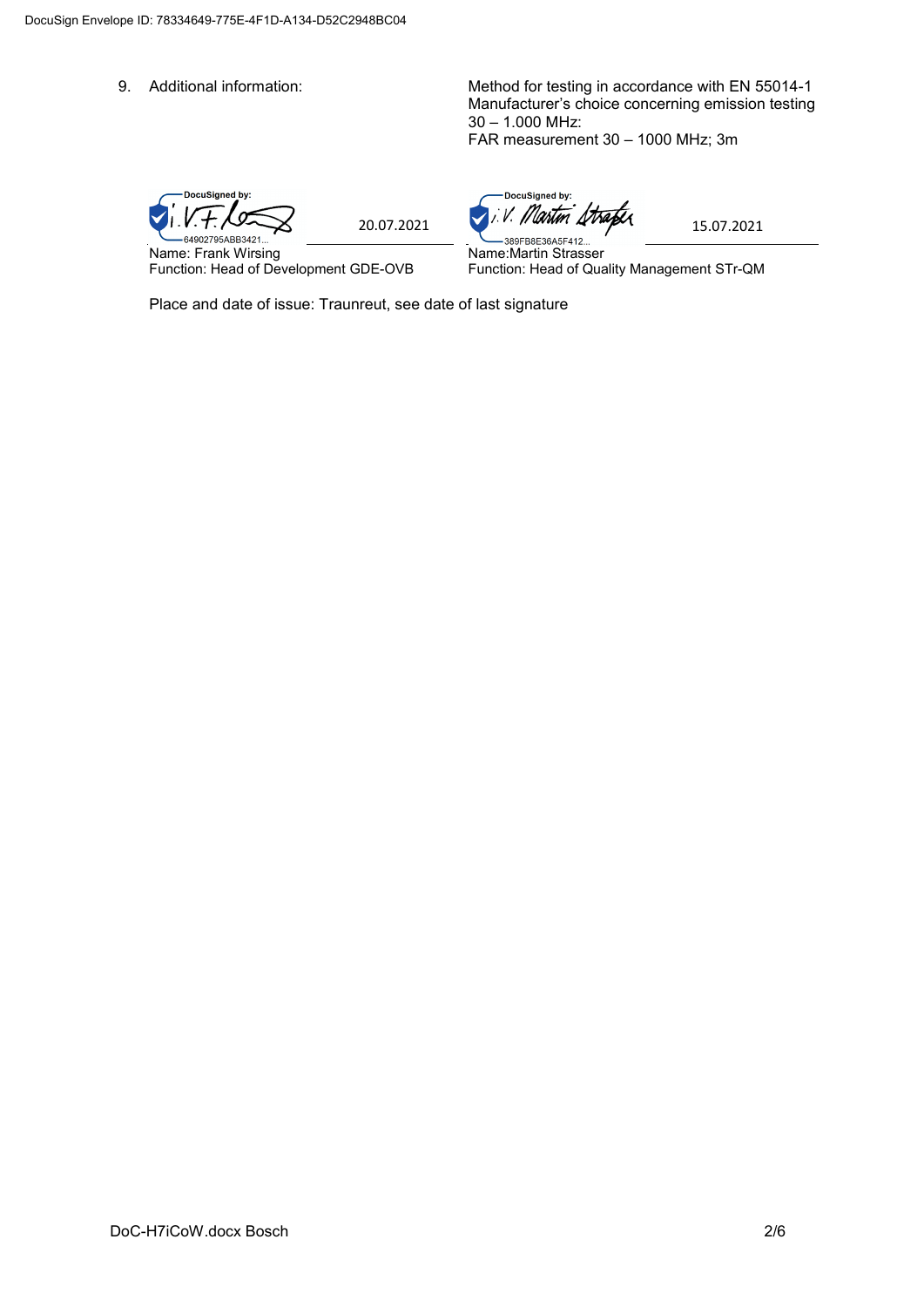## **Translations**

|          | ES<br>СS<br><b>DA</b><br>DE<br>ВG<br>EТ                                                                                                                                                                                                              |                                                                                                                                                                                                                                                        |                                                                                                                                                                                           |                                                                                                                                                                                                                    |                                                                                                                                                                                                                                                        |                                                                                                                                                                                                         |
|----------|------------------------------------------------------------------------------------------------------------------------------------------------------------------------------------------------------------------------------------------------------|--------------------------------------------------------------------------------------------------------------------------------------------------------------------------------------------------------------------------------------------------------|-------------------------------------------------------------------------------------------------------------------------------------------------------------------------------------------|--------------------------------------------------------------------------------------------------------------------------------------------------------------------------------------------------------------------|--------------------------------------------------------------------------------------------------------------------------------------------------------------------------------------------------------------------------------------------------------|---------------------------------------------------------------------------------------------------------------------------------------------------------------------------------------------------------|
|          |                                                                                                                                                                                                                                                      |                                                                                                                                                                                                                                                        |                                                                                                                                                                                           |                                                                                                                                                                                                                    |                                                                                                                                                                                                                                                        |                                                                                                                                                                                                         |
| 1.       | Радиосъоръжение:                                                                                                                                                                                                                                     | Rádiové zařízení:<br>Equipo<br>radioeléctrico:                                                                                                                                                                                                         |                                                                                                                                                                                           | Radioudstyr:                                                                                                                                                                                                       | Funkanlage:                                                                                                                                                                                                                                            | Raadioseade:                                                                                                                                                                                            |
| 2.       | Име и адрес на<br>производителя:<br>Име и адрес на                                                                                                                                                                                                   | Nombre y dirección<br>del fabricante o de<br>su representante<br>autorizado:                                                                                                                                                                           | Jméno a adresa<br>výrobce nebo jeho<br>zplnomocněného<br>zástupce:                                                                                                                        | Navn og adresse på<br>fabrikanten<br>eller dennes<br>bemyndigede<br>repræsentant:                                                                                                                                  | Name und Anschrift<br>des Herstellers:<br>Name und Anschrift<br>des                                                                                                                                                                                    | Tootja nimi ja<br>aadress:<br>Volitatud esindaja<br>nimi ja aadress:                                                                                                                                    |
|          | упълномощеня<br>представител:                                                                                                                                                                                                                        |                                                                                                                                                                                                                                                        |                                                                                                                                                                                           |                                                                                                                                                                                                                    | Bevollmächtigten:                                                                                                                                                                                                                                      |                                                                                                                                                                                                         |
| 3.       | Настоящата<br>декларация за<br>съответствие е<br>издадена на<br>отговорността на<br>производителя:                                                                                                                                                   | La presente<br>declaración de<br>conformidad<br>se expide bajo la<br>exclusiva<br>responsabilidad del<br>fabricante.                                                                                                                                   | Toto prohlášení o<br>shodě se vydává na<br>výhradní<br>odpovědnost<br>výrobce.                                                                                                            | Denne<br>overensstemmelses<br>erklæring udstedes<br>på fabrikantens<br>ansvar.                                                                                                                                     | Die alleinige<br>Verantwortung für<br>die Ausstellung<br>dieser<br>Konformitätserkläru<br>ng trägt der<br>Hersteller.                                                                                                                                  | Käesolev<br>vastavusdeklaratsio<br>on on välja antud<br>tootja<br>ainuvastutusel.                                                                                                                       |
| 4.       | Предмет на<br>декларацията:                                                                                                                                                                                                                          | Objeto de la<br>declaración:                                                                                                                                                                                                                           | Předmět prohlášení:                                                                                                                                                                       | Erklæringens<br>qenstand:                                                                                                                                                                                          | Gegenstand der<br>Erklärung:                                                                                                                                                                                                                           | Deklareeritav toode:                                                                                                                                                                                    |
| $\star$  | Номерът може да<br>се намери на<br>табелката с данни<br>на уреда. Този<br>номер е основният<br>идентификатор,<br>използван в<br>техническата<br>документация, и<br>не трябва да се<br>бърка с името на<br>търговската марка.                         | El número se puede<br>encontrar en la<br>placa de<br>características. Este<br>número es el<br>identificador<br>principal utilizado<br>en la<br>documentación<br>técnica y no debe<br>confundirse con el<br>nombre de venta.                            | Číslo je uvedeno na<br>typovém štítku. Toto<br>číslo je hlavním<br>indetifikátorem<br>použitým v<br>technické<br>dokumentaci a<br>nelze ho zaměňovat<br>s obchodním<br>názvem.            | Nummer kan findes<br>på typeskiltet. Dette<br>nummer er<br>hovedidentifikatoren<br>som bruges i den<br>tekniske<br>dokumentation og<br>bør ikke forveksles<br>med salgsnavnet.                                     | Die Nummer<br>befindet sich auf<br>dem Typenschild.<br>Diese Nummer ist<br>die Hauptkennung,<br>die in der<br>technischen<br>Dokumentation<br>benutzt wird und<br>sollte nicht mit der<br>Verkaufsbezeichnu<br>ng verwechselt<br>werden.               | Number on kantud<br>nimeplaadile.<br>Number on<br>peamine tunnus,<br>mida kasutatakse<br>tehnilises<br>dokumentatsioonis<br>ning seda ei tohi<br>segi ajada<br>müüqinimetusega.                         |
| 5.       | Предметът на<br>декларацията,<br>описан по-горе,<br>отговаря на<br>съответното<br>законодателство<br>на<br>Съюза за<br>хармонизация:                                                                                                                 | El objeto de la<br>declaración<br>descrito<br>anteriormente es<br>conforme con la<br>legislación de<br>armonización<br>pertinente<br>de la Unión:                                                                                                      | Výše popsaný<br>předmět prohlášení<br>je ve shodě s<br>příslušnými<br>harmonizovanými<br>právními předpisy<br>Unie:                                                                       | Genstanden for<br>erklæringen, som<br>beskrevet ovenfor,<br>er i overensst<br>emmelse med den<br>relevante<br>EU-<br>harmoniseringslovgi<br>vning:                                                                 | Der oben<br>beschriebene<br>Gegenstand<br>der Erklärung<br>erfüllt die<br>einschlägigen<br>Harmonisierungsrec<br>htsvorschriften der<br>Union:                                                                                                         | Ülalkirjeldatud<br>deklareeritav toode<br>on kooskõlas<br>asjakohaste liidu<br>ühtlustamisõigusakti<br>dega:                                                                                            |
| 6.       | Позоваване на<br>използваните<br>хармонизирани<br>стандарти или<br>позоваване на<br>други технически<br>спецификации, по<br>отношение на<br>които се<br>декларира<br>съответствието:                                                                 | Referencias a las<br>normas<br>armonizadas<br>pertinentes<br>utilizadas o<br>referencias<br>a las otras<br>especificaciones<br>técnicas en relación<br>con las cuales se<br>declara<br>la conformidad:                                                 | Odkazy na<br>příslušné<br>harmonizované<br>normy, které byly<br>použity, nebo na<br>jiné technické<br>specifikace, na<br>jejichž základě se<br>shoda prohlašuje:                          | Henvisninger til de<br>relevante<br>anvendte<br>harmoniserede<br>standarder eller<br>henvisning<br>er til de andre<br>tekniske<br>specifikationer, som<br>der erklæres<br>overensstemmelse<br>med:                 | Angabe der<br>einschlägigen<br>harmonisierten<br>Normen, die<br>zugrunde gelegt<br>wurden, oder<br>Angabe der<br>anderen<br>technischen<br>Spezifikatio<br>nen, bezüglich<br>derer die<br>Konformität erklärt<br>wird:                                 | Viited kasutatud<br>ühtlustatud<br>standarditele või<br>viited muudele<br>tehnilistele<br>tingimustele, millele<br>vastavust<br>deklareeritakse:                                                        |
| 7.       | Нотифицираният<br>орган<br>(наименование,<br>номер)<br>извърши<br>(описание на<br>извършеното)<br>и издаде<br>сертификата за ЕС<br>изследване на<br>типа:                                                                                            | El organismo<br>notificado<br>(nombre,<br>número)  ha<br>efectuado<br>(descripción<br>de la<br>intervención)  y<br>expedido<br>el certificado de<br>examen UE de<br>$tipo: $                                                                           | Oznámený subjekt<br>(název, číslo)<br>provedl  (popis<br>opatření)  a<br>vydal certifikát<br>EU přezkoušení<br>typu:                                                                      | Det bemyndigede<br>organ  (navn,<br>nummer) har<br>foretaget<br>(beskrivelse af<br>aktiviteten)  og<br>udstedt EU-<br>typeafprøvningsatte<br>st:                                                                   | Die notifizierte<br>Stelle  (Name,<br>Kennnummer) hat<br>(Beschreibung<br>ihrer Mitwirkung)<br>und folgende EU-<br>Baumusterprüfbesc<br>heinigung<br>ausgestellt:                                                                                      | Teavitatud asutus<br>(nimi, number)<br>teostas  (tegevuse<br>kirjeldus)<br>ja andis välja ELi<br>tüübihindamistõendi<br>1.11                                                                            |
| 8.<br>9. | Описание на<br>принадлежностите<br>и компонентите,<br>включително<br>софтуер, които<br>позволяват на<br>радиосъоръжение<br>TO<br>да работи по<br>предназначение и<br>КОИТО<br>са обхванати от<br>ЕС декларацията<br>за съответствие:<br>Допълнителна | Descripción de los<br>accesorios y<br>componentes,<br>incluido<br>el software, que<br>permiten que el<br>equipo<br>radioeléctrico<br>funcione como<br>estaba<br>previsto y esté<br>amparado por la<br>declaración UE de<br>conformidad:<br>Información | Popis příslušenství<br>a součástí, včetně<br>softwaru, které<br>umožňují<br>zamýšlené<br>fungování<br>rádiového zařízení v<br>souladu s EU<br>prohlášením o<br>shodě:<br>Další informace: | beskrivelse af<br>tilbehør<br>og komponenter,<br>herunder software,<br>som får<br>radioudstyret til at<br>fungere efter<br>hensigten og er<br>dækket<br>af EU-<br>overensstemmelses<br>erklæringen:<br>Supplerende | Beschreibung des<br>Zubehörs<br>und der<br>Bestandteile<br>einschließlich<br>Software,<br>die den<br>bestimmungsgemä<br>ßen Betrieb der<br>Funkanlage<br>ermöglichen und<br>von der EU-<br>Konformitätserkläru<br>ng erfasst werden:<br>Zusatzangaben: | Selliste tarvikute ja<br>osade, samuti<br>tarkvara kirjeldus,<br>mis võimaldavad<br>raadioseadet<br>kasutada<br>ettenähtud otstarbel<br>ja kooskõlas Eli<br>vastavusdeklaratsio<br>oniga:<br>Lisateave: |
|          | информация:                                                                                                                                                                                                                                          | adicional:                                                                                                                                                                                                                                             |                                                                                                                                                                                           | oplysninger:                                                                                                                                                                                                       |                                                                                                                                                                                                                                                        |                                                                                                                                                                                                         |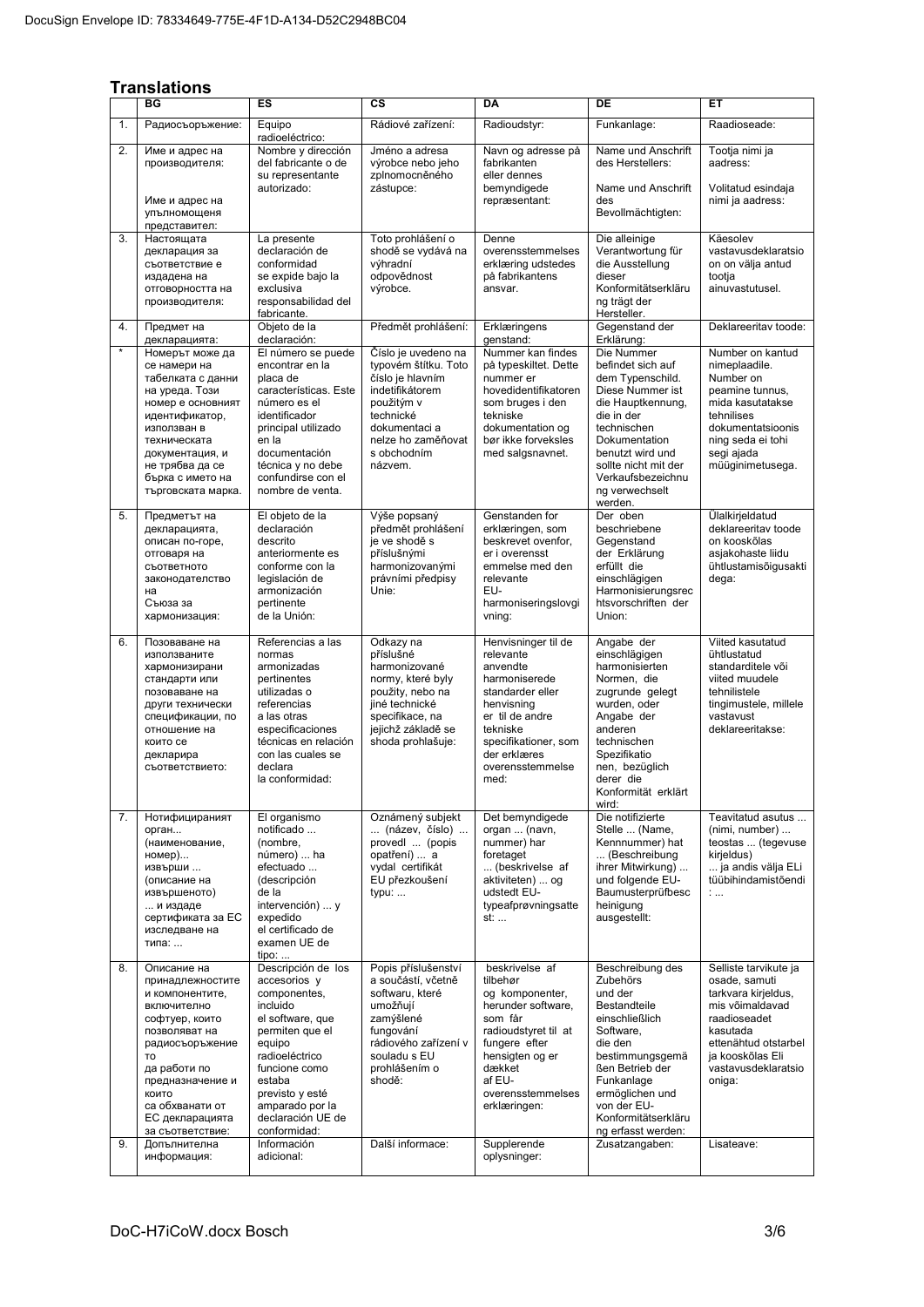|              | EL                                                                                                                                                                                                                                                    | <b>FR</b>                                                                                                                                                                                                                                             | <b>HR</b>                                                                                                                                                                                | IT                                                                                                                                                                                                                                                | LV                                                                                                                                                                                                     | LT                                                                                                                                                                                                              |
|--------------|-------------------------------------------------------------------------------------------------------------------------------------------------------------------------------------------------------------------------------------------------------|-------------------------------------------------------------------------------------------------------------------------------------------------------------------------------------------------------------------------------------------------------|------------------------------------------------------------------------------------------------------------------------------------------------------------------------------------------|---------------------------------------------------------------------------------------------------------------------------------------------------------------------------------------------------------------------------------------------------|--------------------------------------------------------------------------------------------------------------------------------------------------------------------------------------------------------|-----------------------------------------------------------------------------------------------------------------------------------------------------------------------------------------------------------------|
| 1.           | Ραδιοεξοπλισμός:                                                                                                                                                                                                                                      | Équipement<br>radioélectrique:                                                                                                                                                                                                                        | Radijska oprema:                                                                                                                                                                         | Apparecchiatura<br>radio:                                                                                                                                                                                                                         | Radioiekārta:                                                                                                                                                                                          | Radijo įrenginys:                                                                                                                                                                                               |
| 2.           | Όνομα και<br>διεύθυνση του<br>κατασκευαστή<br>ή του<br>εξουσιοδοτημένου<br>αντιπροσώπου<br>TOU:                                                                                                                                                       | Nom et adresse du<br>fabricant ou de son<br>mandataire:                                                                                                                                                                                               | Ime i adresa<br>proizvođača:<br>Ime i adresa<br>ovlaštenog<br>zastupnika:                                                                                                                | Nome e indirizzo<br>del fabbricante / del<br>suo rappresentante<br>autorizzato:                                                                                                                                                                   | Ražotāja vārds,<br>uzvārds/nosaukum<br>s un adrese:<br>Pilnvarotā pārstāvja<br>vārds, uzvārds /<br>nosaukums un<br>adrese:                                                                             | Gamintojo<br>pavadinimas ir<br>adresas:<br>Igaliotojo atstovo<br>pavadinimas ir<br>adresas:                                                                                                                     |
| 3.           | Η παρούσα<br>δήλωση<br>συμμόρφωσης<br>εκδίδεται με<br>αποκλειστική<br>ευθύνη του<br>κατασκευαστή.                                                                                                                                                     | La présente<br>déclaration de<br>conformité est<br>établie sous la<br>seule responsabilité<br>du fabricant.                                                                                                                                           | Za izdavanje ove<br>izjave o sukladnosti<br>odgovoran je<br>isključivo<br>proizvođač.                                                                                                    | La presente<br>dichiarazione di<br>conformità è<br>rilasciata sotto<br>l'esclusiva<br>responsabilità<br>del fabbricante.                                                                                                                          | Šī atbilstības<br>deklarācija ir izdota<br>vienīgi uz šāda<br>ražotāja atbildību.                                                                                                                      | Ši atitikties<br>deklaracija išduota<br>tik gamintojo<br>atsakomybe.                                                                                                                                            |
| 4.           | Αντικείμενο<br>τηςδήλωσης:                                                                                                                                                                                                                            | Objet de la<br>déclaration:                                                                                                                                                                                                                           | Predmet izjave:                                                                                                                                                                          | Oggetto della<br>dichiarazione:                                                                                                                                                                                                                   | Deklarācijas<br>priekšmets:                                                                                                                                                                            | Deklaracijos<br>objektas:                                                                                                                                                                                       |
| $\pmb{\ast}$ | Ένας αριθμός<br>μπορεί να βρεθεί<br>στην πινακίδα<br>επισήμανσης.<br>Αυτός ο αριθμός<br>είναι ο κύριος<br>αναγνωριστικός<br>κωδικός που<br>χρησιμοποιείται<br>στον τεχνικό<br>φάκελο και δεν<br>πρέπει να<br>συγχέεται με την<br>ονομασία<br>πώλησης. | Le numéro<br>d'identification se<br>trouve sur la plaque<br>signalétique. Ce<br>numéro est le<br>numéro<br>d'identification<br>principal utilisé<br>dans la<br>documentation<br>technique et ne doit<br>pas être confondu<br>avec le nom de<br>vente. | Broj se nalazi na<br>pločici s oznakom.<br>Ovaj broj je glavni<br>identifikator koji se<br>koristi u tehničkoj<br>dokumentaciji i ne<br>smije se miješati s<br>prodajnim nazivom.        | Il numero può<br>essere trovato sulla<br>targhetta<br>identificativa.<br>Questo numero è il<br>principale elemento<br>identificativo<br>utilizzato nella<br>documentazione<br>tecnica e non deve<br>essere confuso con<br>il nome<br>commerciale. | Numurs var tikt<br>atrasts uz datu<br>plāksnītes. Šis<br>numurs ir galvenais<br>identifikators, ko<br>izmanto tehniskajā<br>dokumentācijā, un<br>to nedrīkst sajaukt<br>ar tirdzniecības<br>nosaukumu. | Numeris yra<br>pateiktas duomenų<br>lentelėje. Šis<br>numeris yra<br>pagrindinis<br>identifikatorius,<br>naudojamas<br>techniniuose<br>dokumentuose, ir jo<br>negalima supainioti<br>su prekiniu<br>pavadinimu. |
| 5.           | Ο σκοπός της<br>δήλωσης που<br>περιγράφεται<br>παραπάνω είναι<br>σύμφωνος προς τη<br>σχετική<br>ενωσιακή<br>νομοθεσία<br>εναρμόνισης:                                                                                                                 | L'objet de la<br>déclaration décrit<br>ci-dessus<br>est conforme à la<br>législation<br>d'harmonisation<br>applicable<br>de l'Union:                                                                                                                  | Prethodno opisani<br>predmet izjave u<br>skladu<br>je s relevantnim<br>zakonodavstvom<br>Unije o<br>usklađivanju:                                                                        | L'oggetto della<br>dichiarazione di cui<br>sopra è conforme<br>alla pertinente<br>normativa di<br>armonizzazione<br>dell'Unione:                                                                                                                  | lepriekš<br>aprakstītais<br>deklarācijas<br>priekšmets atbilst<br>attiecīgajam<br>Savienības<br>saskanotajam<br>tiesību<br>aktam:                                                                      | Pirmiau aprašytas<br>deklaracijos<br>objektas<br>atitinka susijusius<br>derinamuosius<br>Sąjungos teisės<br>aktus:                                                                                              |
| 6.           | Αναφορές στα<br>σχετικά<br>εναρμονισμένα<br>πρότυπα που<br>χρησιμοποιούνται ή<br>αναφορές στις<br>λοιπές<br>τεχνικές<br>προδιαγραφές σε<br>σχέση με τις<br>οποίες δηλώνεται η<br>συμμόρφωση:                                                          | Références des<br>normes<br>harmonisées<br>applicables ou<br>références des<br>autres<br>spécifications<br>techniques qui<br>servent de base à<br>la déclaration de<br>conformité:                                                                    | Upućivanja na<br>odgovarajuće<br>usklađene<br>norme koje se<br>upotrebljavaju ili<br>upućivanje<br>na druge tehničke<br>specifikacije u<br>odnosu na koje se<br>deklarira<br>sukladnost: | Riferimento alle<br>pertinenti norme<br>armonizzate<br>utilizzate o<br>riferimenti alle altre<br>specifiche tecniche<br>in relazione alle<br>quali è dichiarata la<br>conformità:                                                                 | Atsauces uz<br>attiecīgajiem<br>izmantojamiem<br>saskanotajiem<br>standartiem vai uz<br>citām tehniskajām<br>specifikācijām,<br>attiecībā uz ko tiek<br>deklarēta atbilstība:                          | Nuorodos i<br>susijusius taikytus<br>darniuosius<br>standartus arba<br>kitas technines<br>specifikacijas,<br>pagal kurias buvo<br>deklaruota atitiktis:                                                         |
| 7.<br>8.     | Ο κοινοποιημένος<br>οργανισμός<br>(ονομασία,<br>αριθμός)<br>πραγματοποίησε<br>(περιγραφή της<br>παρέμβασης)  και<br>εξέδωσε το<br>πιστοποιητικό<br>εξέτασης τύπου<br>EE:<br>Περιγραφή των                                                             | L'organisme<br>notifié  (nom.<br>numéro)  a<br>réalisé<br>(description de<br>l'intervention)  et<br>a délivré le certificat<br>d'examen UE de<br>type:<br><b>Description des</b>                                                                      | Prijavljeno tijelo<br>(naziv, broj)<br>provelo je  (opis<br>intervencije)  i<br>izdalo potvrdu<br>o ispitivanju EU-<br>tipa:<br>Opis dodatne                                             | Se del caso,<br>l'organismo<br>notificato<br>(denominazione,<br>numero)  ha<br>effettuato<br>(descrizione<br>dell'intervento)  e<br>rilasciato il<br>certificato di esame<br>UE del tipo:<br>Se del caso, una                                     | Paziņotā struktūra<br>(nosaukums,<br>numurs)  ir<br>veikusi<br>(darbības<br>apraksts)  un<br>izdevusi ES tipa<br>pārbaudes<br>sertifikātu:<br>Palīgierīču un                                           | Notifikuotoji istaiga<br>(pavadinimas,<br>numeris)<br>atliko<br>(dalyvavimo<br>procese<br>aprašymas) ir<br>išdavė ES tipo<br>tyrimo sertifikatą:<br>Pagalbinių įtaisų ir                                        |
| 9.           | παρελκόμενων και<br>εξαρτημάτων,<br>συμπεριλαμβανομέ<br>νου του λογισμικού,<br>που επιτρέπουν<br>στον<br>ραδιοεξοπλισμό να<br>λειτουργεί όπως<br>προβλέπεται και<br>$\pi$ ou<br>καλύπτονται από τη<br>δήλωση<br>συμμόρφωσης:<br>Συμπληρωματικές       | accessoires<br>et des composants<br>(y compris logiciels)<br>qui permettent à<br>l'équipement<br>radioélectrique de<br>fonctionner selon<br>sa destination<br>et qui sont couverts<br>par la déclaration<br>UE de conformité:<br>Informations         | opreme i<br>sastavnica,<br>uključujući softver,<br>kojiomogućuju<br>normalan rad<br>radijske opreme<br>koji je obuhvaćen<br>EU izjavom o<br>sukladnosti:<br>Dodatne                      | descrizione degli<br>accessori e dei<br>componenti inclusi<br>nella dichiarazione<br>di conformità UE,<br>compreso il<br>software, che<br>consentono<br>all'apparecchiatura<br>radio di funzionare<br>come previsto:<br>Informazioni              | komponentu<br>apraksts, ieskaitot<br>programmatūras<br>aprakstu, kas<br>nodrošina<br>radioiekārtas<br>paredzēto darbību<br>un uz ko attiecas<br>ES atbilstības<br>deklarācija:<br>Papildinformācija:   | komponenty,<br>iskaitant<br>programinę įrangą,<br>kurie leidžia radijo<br>irenginiams veikti<br>pagal paskirti ir yra<br>jtraukti j ES<br>atitikties<br>deklaraciją,<br>aprašas:<br>Papildoma                   |
|              | πληροφορίες:                                                                                                                                                                                                                                          | complémentaires:                                                                                                                                                                                                                                      | informacije:                                                                                                                                                                             | supplementari:                                                                                                                                                                                                                                    |                                                                                                                                                                                                        | informacija:                                                                                                                                                                                                    |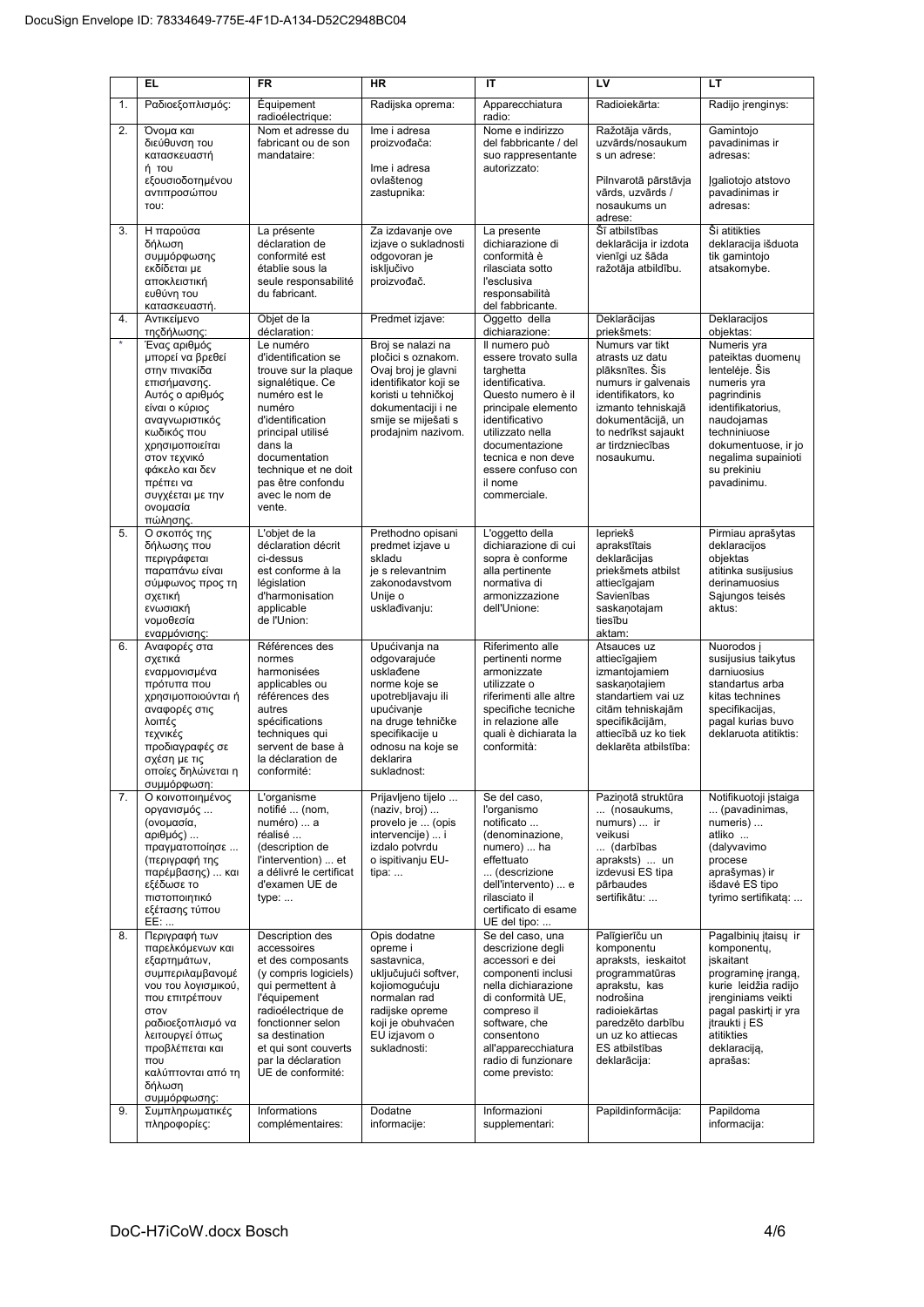|          | HU                                                                                                                                                                                                                                            | <b>MT</b>                                                                                                                                                                                                                                    | <b>NL</b>                                                                                                                                                                                                                                 | <b>PL</b>                                                                                                                                                                                                                                                                | PT                                                                                                                                                                                                                                                          | <b>RO</b>                                                                                                                                                                                                                                           |
|----------|-----------------------------------------------------------------------------------------------------------------------------------------------------------------------------------------------------------------------------------------------|----------------------------------------------------------------------------------------------------------------------------------------------------------------------------------------------------------------------------------------------|-------------------------------------------------------------------------------------------------------------------------------------------------------------------------------------------------------------------------------------------|--------------------------------------------------------------------------------------------------------------------------------------------------------------------------------------------------------------------------------------------------------------------------|-------------------------------------------------------------------------------------------------------------------------------------------------------------------------------------------------------------------------------------------------------------|-----------------------------------------------------------------------------------------------------------------------------------------------------------------------------------------------------------------------------------------------------|
| 1.       | Rádióberendezés:                                                                                                                                                                                                                              | It-tagħmir tar-radju:                                                                                                                                                                                                                        | Radioapparatuur:                                                                                                                                                                                                                          | Urządzenie<br>radiowe:                                                                                                                                                                                                                                                   | Equipamento de<br>rádio:                                                                                                                                                                                                                                    | Echipamentele                                                                                                                                                                                                                                       |
| 2.       | A gyártó vagy<br>meghatalmazott<br>képviselőjének<br>neve és címe:                                                                                                                                                                            | L-isem u l-indirizz<br>tal-manifattur jew<br>tar-rappreżentant<br>awtorizzat tiegħu:                                                                                                                                                         | Naam en adres van<br>de fabrikant of zijn<br>geautoriseerde<br>vertegenwoordiger:                                                                                                                                                         | Nazwa i adres<br>producenta lub jego<br>upoważnionego<br>przedstawiciela:                                                                                                                                                                                                | Nome e endereço<br>do fabricante ou do<br>respetivomandatári<br>О.                                                                                                                                                                                          | radio:<br>Denumirea și<br>adresa<br>producătorului:<br>Denumirea si<br>adresa<br>reprezentantului<br>autorizat:                                                                                                                                     |
| 3.       | Ezt a megfelelőségi<br>nyilatkozatot<br>a gyártó<br>kizárólagos<br>felelőssége mellett<br>adják ki.                                                                                                                                           | Din id-dikjarazzjoni<br>tal-konformità<br>tinhareg taht ir-<br>responsabbiltà<br>unika tal-manifattur.                                                                                                                                       | Deze<br>conformiteitsverklar<br>ing is afgegeven<br>onder volledige<br>verantwoordeliikhei<br>d van de fabrikant.                                                                                                                         | Niniejszą<br>deklarację<br>zgodności<br>wydaje się na<br>wyłączną<br>odpowiedzialność<br>producenta.                                                                                                                                                                     | A presente<br>declaração de<br>conformidade<br>é emitida sob a<br>exclusiva<br>responsabilidade<br>do fabricante.                                                                                                                                           | Prezenta declarație<br>de conformitate<br>este emisă pe<br>răspunderea<br>exclusivă<br>a producătorului.                                                                                                                                            |
| 4.       | A nyilatkozat<br>tárgya:                                                                                                                                                                                                                      | L-għan tad-<br>dikjarazzjoni:                                                                                                                                                                                                                | Doel van de<br>verklaring:                                                                                                                                                                                                                | Przedmiot<br>deklaracji:                                                                                                                                                                                                                                                 | Objeto da<br>declaração:                                                                                                                                                                                                                                    | Obiectul declarației:                                                                                                                                                                                                                               |
| $\star$  | A szám a<br>típustáblán<br>található. Ez a<br>szám a műszaki<br>dokumentációban<br>használt fő<br>azonosító, és nem<br>szabad<br>összetéveszteni az<br>értékesítési névvel.                                                                   | Number can be<br>found on the rating<br>plate. This number<br>is the main<br>identifier used in<br>the technical<br>documentation and<br>should not be<br>confused with the<br>sales name.                                                   | Het nummer kan<br>worden gevonden<br>op het typeplaatje.<br>Dit nummer is de<br>identificatie gebruikt<br>in de technische<br>documentatie en<br>mag niet verward<br>worden met de<br>verkoopnaam.                                        | Numer znajduje się<br>na tabliczce<br>znamionowej i<br>służy jako główny<br>identyfikator w<br>dokumentacji<br>technicznej. Nie<br>należy mylić tego<br>numeru z nazwą<br>produktu.                                                                                      | Número pode ser<br>encontrado na<br>chapa de<br>características.<br>Este número é o<br>principal<br>identificador<br>utilizado em<br>documentação<br>técnica e não<br>deverá ser<br>confundido com a<br>designação<br>comercial.                            | Numarul poate fi<br>gasit pe placuta de<br>evaluare. Acesta<br>reprezinta<br>principalul<br>identificator folosit<br>in documentatia<br>tehnica si nu poate<br>fi confundat cu<br>codul de vinzare.                                                 |
| 5.       | A fent ismertetett<br>nyilatkozat tárgya<br>megfelel a<br>vonatkozó uniós<br>harmonizációs<br>jogszabályoknak:                                                                                                                                | L-għan tad-<br>dikjarazzjoni<br>deskritt hawn fug<br>huwa konformi mal-<br>leģiżlazzjoni ta'<br>armonizzazzjoni<br>rilevanti tal-Unjon:                                                                                                      | Het hierboven<br>beschreven doel<br>van de verklaring is<br>in<br>overeenstemming<br>met de<br>desbetreffende<br>harmonisatiewetge<br>ving van de Unie:                                                                                   | Wymieniony<br>powyżej przedmiot<br>niniejszej deklaracji<br>jest zgodny<br>z odnośnymi<br>wymaganiami<br>unijnego<br>prawodawstwa<br>harmonizacyjnego:                                                                                                                   | O objeto da<br>declaração acima<br>mencionada<br>está em<br>conformidade com<br>a legislação<br>de harmonização<br>da União aplicável:                                                                                                                      | Obiectul declarației<br>descris mai sus<br>este în conformitate<br>cu legislația<br>relevantă<br>de armonizare a<br>Uniunii:                                                                                                                        |
| 6.       | Az alkalmazott<br>harmonizált<br>szabványokra való<br>hivatkozás, vagy<br>azokra az egyéb<br>műszaki<br>előírásokra való<br>hivatkozás,<br>amelyekkel<br>kapcsolatban<br>megfelelőségi<br>nyilatkozatot<br>tettek:                            | Ir-referenzi għall-<br>istandards<br>armonizzati<br>rilevanti li ntużaw,<br>jew ir-referenzi<br>qhall-<br>ispecifikazzjonijiet<br>teknići l-oħrajn li<br>skonthom ged tigi<br>ddikjarata<br>I-konformità:                                    | Vermelding van de<br>toegepaste<br>relevante<br>geharmoniseerde<br>normen of van de<br>andere technische<br>specificaties<br>waarop<br>de<br>conformiteitsverklar<br>ing betrekking<br>heeft:                                             | Odwołania do<br>odnośnych norm<br>zharmonizowanych,<br>które zastosowano.<br>lub do innych<br>specyfikacji<br>technicznych, w<br>stosunku do<br>których<br>deklarowana jest<br>zgodność:                                                                                 | Referências às<br>normas<br>harmonizadas<br>aplicáveis utilizadas<br>ou às outras<br>especificações<br>técnicas em<br>relação às quais a<br>conformidade é<br>declarada:                                                                                    | Trimiterile la<br>standardele<br>armonizate<br>relevante folosite<br>sau trimiterile la<br>alte specificatii<br>tehnice în legătură<br>cu care se<br>declară<br>conformitatea:                                                                      |
| 7.       | A(z)  (nevű,<br>számú)<br>beielentett<br>szervezet adott<br>esetben elvégezte<br>a(z)  (a)<br>beavatkozás<br>ismertetése) , és<br>a következő EU-<br>típusvizsgálati<br>tanúsítványt adta<br>ki:                                              | Meta applikabbli, il-<br>korp notifikat  (I-<br>isem, in-numru)<br>wettaq<br>(deskrizzjoni<br>tal-intervent)  u<br>hareg ic-certifikat<br>tal-eżami tat-tip tal-<br>UE:                                                                      | De aangeschreven<br>instantie  (naam,<br>nummer)<br>heeft een<br>(beschrijving van<br>de<br>werkzaamheden)<br>uitgevoerd en het<br>certificaat van EU-<br>typeonderzoek<br>afgegeven:                                                     | W stosownych<br>przypadkach,<br>jednostka<br>notyfikowana<br>(nazwa,<br>$numer)$<br>przeprowadziła<br>(opis interwencji)<br>i wydała certyfikat<br>badania typu UE:                                                                                                      | Se aplicável, o<br>organismo<br>notificado: (nome,<br>número)<br>efetuou<br>(descrição da<br>intervenção) e<br>emitiu o certificado<br>de exame UE de<br>tipo:                                                                                              | Organismul<br>notificat<br>(denumire,<br>număr)  a<br>efectuat<br>(descrierea<br>intervenției) și a<br>emis certificatul de<br>examinare UE de<br>tip:                                                                                              |
| 8.<br>9. | Adott esetben a<br>tartozékok és<br>alkatrészek leírása,<br>ideértve a<br>rádióberendezés<br>rendeltetésszerű<br>használatát<br>lehetővé tévő és az<br>EU-megfelelőségi<br>nyilatkozat<br>hatályába<br>tartozó szoftvereket<br>is:<br>További | Fejn applikabbli,<br>deskrizzjoni tal-<br>accessorji u il-<br>komponenti, inkluż<br>is-softwer, li<br>jippermettu t-<br>tagħmir<br>tar-radju jopera kif<br>intiż u koperti mid-<br>dikjarazzjoni tal-<br>konformità tal-UE:<br>Informazzjoni | beschrijving van<br>de accessoiren en<br>onderdelen,<br>met inbegrip van<br>software, die het<br>mogelijk maken dat<br>de radioapparatuur<br>functioneert zoals<br>bedoeld onder de<br>EU-<br>conformiteitsverklar<br>ing:<br>Aanvullende | W stosownych<br>przypadkach, opis<br>elementów<br>dodatkowych lub<br>komponentów, w<br>tym<br>oprogramowania,<br>które umożliwiają<br>działanie<br>urządzenia<br>radiowego zgodnie<br>z przeznaczeniem<br>i które są objęte<br>deklaracją<br>zgodności UE:<br>Informacje | Se aplicável,<br>descrição dos<br>acessórios e/ou<br>componentes,<br>incluindo o<br>software, que<br>permitem que o<br>equipamento de<br>rádio funcione<br>conforme o<br>pretendido,<br>abrangidos<br>pela declaração UE<br>de conformidade:<br>Informações | O descriere a<br>accesoriilor si<br>componentelor,<br>inclusiv a<br>produselor<br>software, care<br>permit<br>echipamentelor<br>radio să<br>funcționeze<br>corespunzător și<br>care sunt incluse în<br>declarația de<br>conformitate:<br>Informatii |
|          | információk:                                                                                                                                                                                                                                  | addizzjonali:                                                                                                                                                                                                                                | informatie:                                                                                                                                                                                                                               | dodatkowe:                                                                                                                                                                                                                                                               | complementares:                                                                                                                                                                                                                                             | suplimentare:                                                                                                                                                                                                                                       |